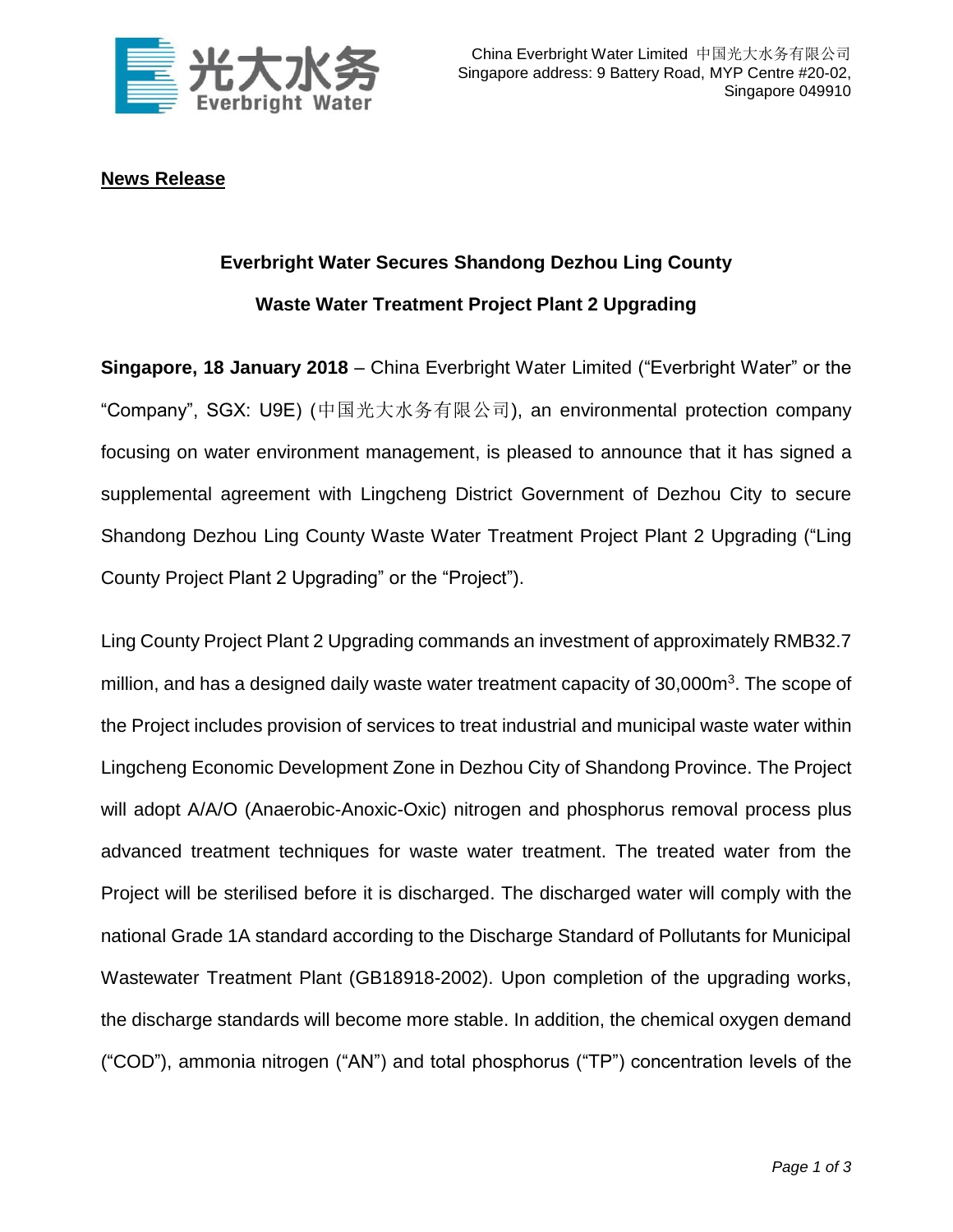

treated water will be improved to not more than 40mg/litre, 1mg/litre and 0.4mg/litre respectively, which is even better than the national Grade 1A standard.

**Mr. An Xuesong**, **Executive Director and CEO of Everbright Wate**r, said, "The securing of Ling County Project Plant 2 Upgrading marks a further cooperation between Everbright Water and the local government, following the Company's recent signing of the agreement with the government for a waste water pipeline network project in the Lingcheng District last month. The Project will primarily focus on the treatment of industrial waste water, which accounts for approximately 70% of its total treatment capacity. Once the upgrading works are completed, the Project will be able to employ more stringent techniques to stabilise the quality and reduce the color of the discharged water, and to raise the organoleptic standards."

*-End-*